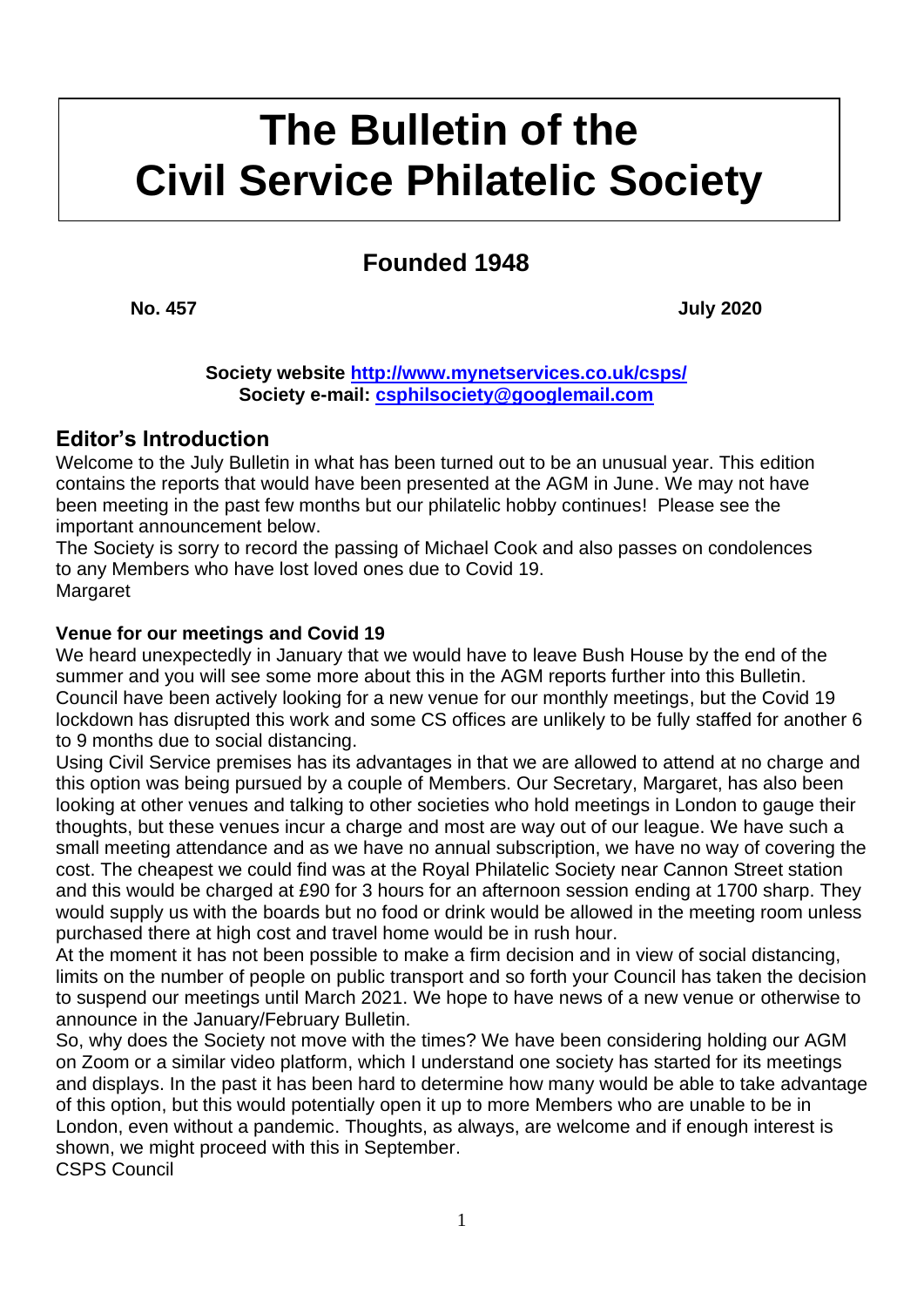## **The Exchange Branch needs you..**

The Exchange Branch has over the years contracted considerably, departments closed, were amalgamated with others or moved. Sadly for CSPS when this happened the groups closed and never reformed. By the late 1990s all the London groups had closed down. The postal sections carried on for a while until they too were closed. For a while the Exchange Branch was able to continue with just GB/CW and Foreign / Spacefiller sections. It soon became clear that the remaining Members took packets from both sections. When the GB/CW superintendent retired the two sections were combined into one unit that we have now. However this section is now losing members. The advancing years are taking their toll, members have stopped collecting and sadly some have died.

The Exchange Branch has less than 30 members and we need some more. If you are interested contact the Exchange Branch Superintendent, (EBS) via the Society e-mail address. Bob van Goethem, EBS

## **GB Special Stamp Programme Second half of 2020**

| July 9th      | <b>Music Giants: Queen</b> |
|---------------|----------------------------|
| July 30th     | The Palace of Westminster  |
| August 18th   | <b>Sherlock</b>            |
| September 3rd | <b>Rupert Bear</b>         |
| October 1st   | <b>Brilliant Bugs</b>      |
| November 3rd  | Christmas 2020             |

## **What you missed at recent meetings…..**

#### **3 rd February 2020 Postcards and Members' Displays**

Apologies were received from Ron Oughton, Eddie Weeks and Mike Wilkinson. The society would like to thank the following members, by order of display, who brought in items:

**Paul Harris:** This display was entitled recent acquisitions and Paul displayed a number of covers. These included several with Penny Blacks including one with a very fine red Maltese cross cancel and a number of used Mulready covers. It would not have been Paul's display without some Seahorse stamps. One of particular interest was an airmail cover with a Seahorse posted in 1937 on which the sender had written Airmail via France or Germany.

**Fin O'Donoghue:** Fin's display consisted of a selection of postcards and he started with five which had been sent from a soldier in World War I to the same lady in Newport Pagnell, probably his mother. These cards had various censor marks on them and some interesting comments. Fin commented that a lot of the cards depicted scenes of destruction in France and that probably was not a very cheery thing to send back to your family. He also made the comment that cards were censored but sending a card from a particular location, as depicted by the picture, probably gave away where you were. It was interesting to note that this particular soldier sent cards from Le Havre, France, Egypt, on active service Cologne and then France in May 1918.

The second part of the display consisted of a large selection of cards from Ontario, Canada including Toronto and Ottawa from the 1980s and 1990s. Toronto and Ottawa are the main centres in Canada. Pictures of Ottawa, founded in 1826, included the Changing of the Guard. The parliament buildings were shown by day and night and in the snow. There were two joke cards, one completely white for snow and one black for night. The CN Tower, the baseball stadium and Niagara Falls were shown. A postmark for each town in Ontario is one aim for Fin and he has several including Peterborough, Sudbury and Windsor. There was also a card for White River the coldest spot which has reached a bone chilling minus 72 Celsius.

**Margaret Emerson:** The first part of this display was a parallel to the items displayed by Fin from World War I. Margaret had a selection of postcards which had been sent by her maternal grandfather home to her grandmother and also her uncle from France while in the British Expeditionary Force. Some of the cards have not been used but it was noted that none of the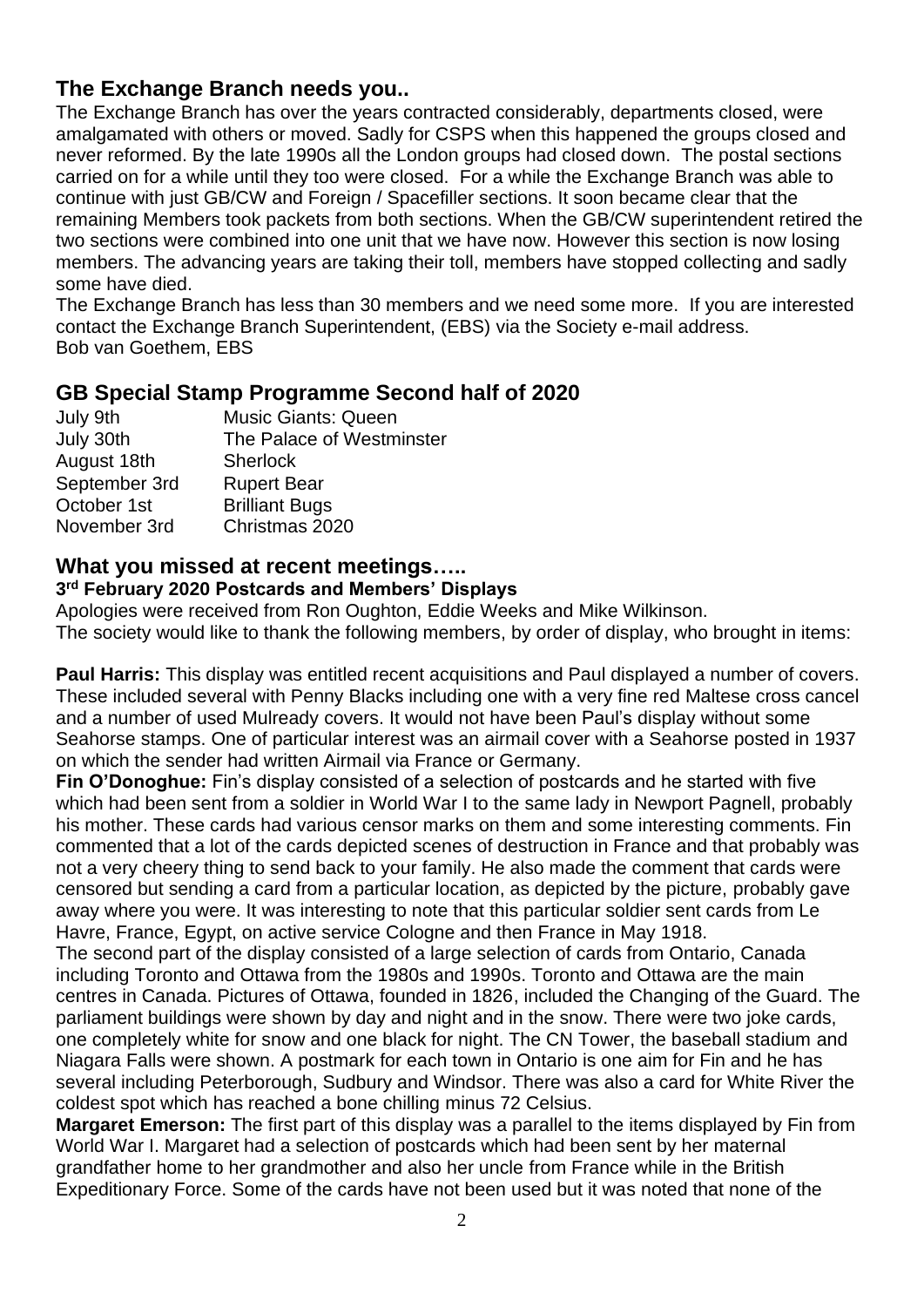cards had any stamps or postal markings of any sort. When members were looking at the display a comment was made by another member that he had only found them in that form and can only assume that they were put into an envelope for onward transmission. The cards depicted various scenes in France but also some silk cards for the Royal Engineers, which Margaret's grandfather served in, and there were two special birthday cards sent to his wife and 5 year old son. Margaret noted that her grandfather appeared to sign up in the latter part of 1915 and so his medal records show that he was awarded the Victory Medal and the British Medal but was not entitled to the 1914-18 medal. A copy of his record card from the National Archives was shown.

Margaret's grandmother had been born in Rochester in Kent and a number of cards for Rochester followed including interesting examples showing the two different styles of the tower at Rochester Cathedral, having been altered in 1904. A few items of Rochester postal history followed. The final part of Margaret's display was New Zealand health issue stamps on cover, which she had purchased at a local club auction recently. They were a variety of images on the health stamps including birds and members of the Royal family, ranging from Princess Elizabeth and Princess Margaret back in 1944, to a young Prince Andrew and then a later issue showing Diana, Princess of Wales with Prince William and also Prince Andrew with Sarah Ferguson and Princess Beatrice. **Rob Robson:** A selection of USA cards formed Rob's display including one from 1898 showing the Masonic Temple in Chicago. There was another card from 1906 showing the aftermath of the earthquake in San Francisco and also from 1906, an early view of New York. There was also a picture of a steamer on Lake Placid, some from New Jersey and buildings in Buffalo.

**Peter Coe:** This display consisted of postcards connected with exhibitions and started with the Franco German Exhibition in 1908 which was held at White City, London and included postally used examples. One card from 1905 depicted the partially completed lattice tower or folly which was being built as a rival to the Eiffel Tower, at Wembley Park. It only went up to the first stage and a later card showed the Wembley sports stadium entrance which was built in its place. The second section was of the 1924 and 1925 British Empire Exhibition at Wembley. There are number of postcards and postal stationery items to be found and some on show Peter had acquired through club packets, with mint and used examples displayed.

**Mike Thatcher:** Mike brought in a selection of different postcard items including The History of Postcards book and a German postcard book from 1910, or Postkarten Album. The book contained images of various sorts including some which he felt were little bit racy for the year. There was also a small album with postcards from the Festival of Britain and Mike explained that the original cards were in sepia, but some were produced and known as silver oxide cards and these images have been cleaned up, for example removing surplus people.

#### **2 nd March 2020 President's Evening**

Bob started his display by explaining that it was a snapshot of the material he has collected, a total of over 140 subjects. The evening began with postcards and they started in October 1870 and Bob has a considerable collection of churches and castles. He displayed a second issue card from 1877 and commented that these early Victorian postcards are much smaller than later ones. From about 1900 picture postcards started and one was shown from 1897, where the front and back of the card were reversed, meaning the picture was known as the front and the address side and stamp became the back. By 1901 there were illustrations but very little room for writing a message. Divided back cards came into being and examples of an undivided card back from 1903 was shown and then a 1904 version with a divided back. Up to then senders had tried to squeeze their message around the image.

Bob's attention then turned to the materials used to make cards. During World War I the place name would be cut out by the censor and he displayed cards with small children depicted as soldiers. Embroidered cards with regimental badges also appeared at this time and there are five known designs with cats on and Bob showed three. Leather was also used as a material for cards and one was displayed which was shoe shaped. This had been posted and there was extra money payable. Some aluminum and copper cards were also displayed.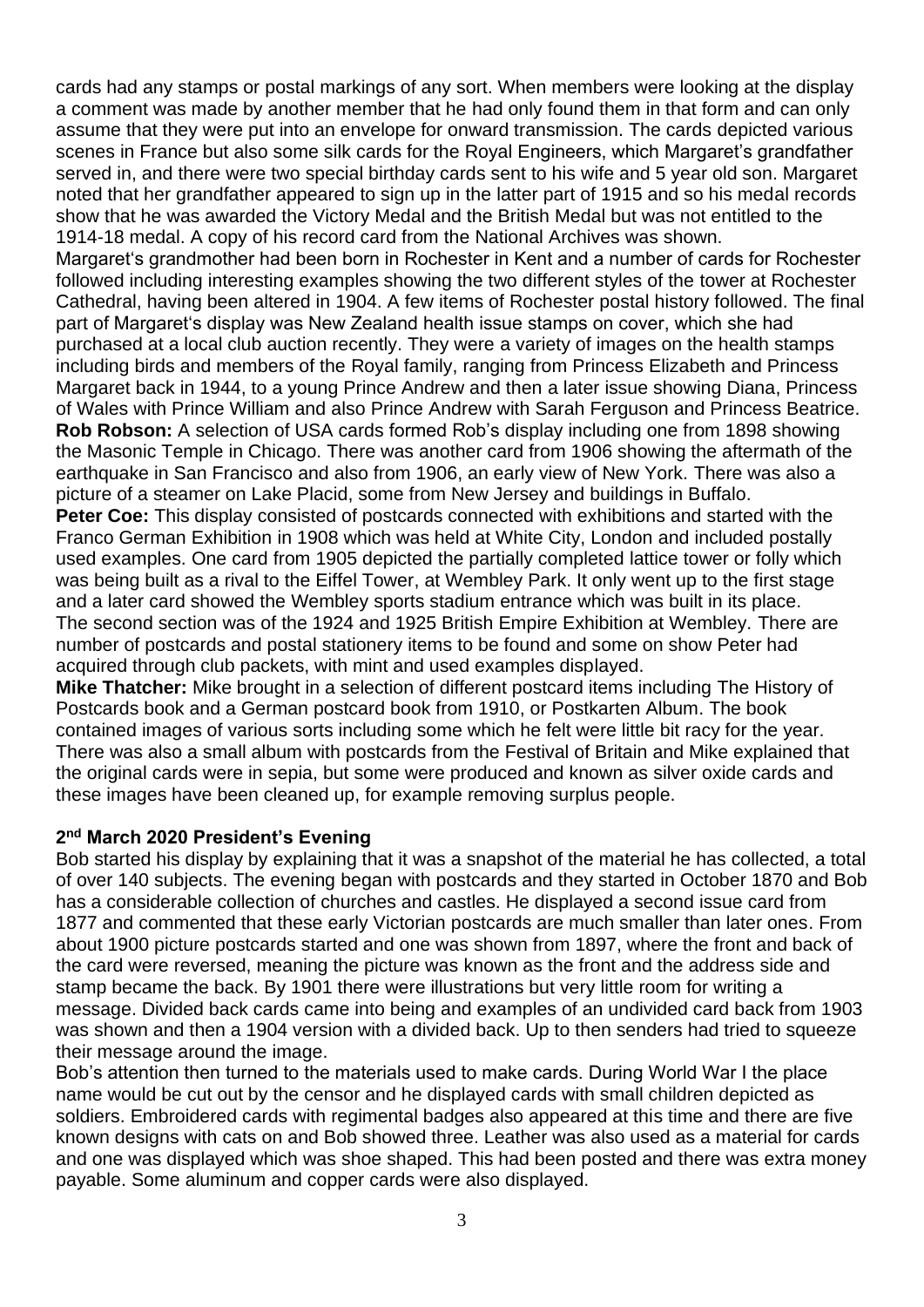The next items were a selection of book cards which are small images on cards which could be used as bookmarks. Attention then turned to what has been added to the cards, including glitter cards, embroidered and velvet. Glitter cards were surcharged and a 1d had to be paid and not the usual halfpenny postcard rate. The velvet cards shown were German from 1899 to 1900. There were several cards featuring cats, some with moving eyes added, celluloid cards and ones which are small gramophone records and four of these were shown. Japanese cards made of bamboo were next and these had had a paper backing added as a veneer. A number of embossed cards were shown and those with added material attached including real hair and then more modern 3D cards. Castles and railway engines also featured.

The next section consisted of a row per country and it started with Australia and early airmails and items for Captain Cook including miniature sheets. Next up were three New Zealand airmail items from the 1930s, ordinary stamps and health stamps on first day cover and a set from later in the issues. The next items were from the New Zealand pigeon post and then a selection of items from Belgium and France. The Belgian items included the restoration fund for the abbey at Orval and Bob also has miniature sheets and larger sheets which were not shown. There were letter reply cards and some airmails. France has issued lots of miniature sheets and the first was in 1927, but Bob also displayed old letters from 1850 and 1860, items regarding General De Gaulle, airmail stamps and memorial cards. Finally, for France, came Red Cross booklets on cover and Bob told us that miniature sheets are also available.

The next items were from the United States from 1861 to the 1890s and Bob also displayed coil stamps, airmail items and those connected with the Apollo space missions. Airmails and airlines were next with the Empire Flying Boat Canopus including a 1937 stamp exhibition sheet. Bob explained the aircraft was re-fuelled and so there are transit marks. From Bermuda there was a cancellation for a flying boat item and then the next items were from World War II, Airgraphs. To save space letters to the troops were photographed and rolls of film were sent to the destination, printed and then forwarded on from there. The United States had a similar system. There were some different logos and Bob showed two of these and told us that this was not just employed for military items of mail.

Telegrams are another area that Bob has collected for some time and shown before and he explained there are 77 different designs. In 1935 came the first illustrated telegram and envelope and later versions were on card and had different openings. An early one from 1897 was displayed.

The next section was airmail services internal to the United Kingdom, for example on a south only route. Labels were issued and there are two printings of these and Bob showed an example from the West Country Air Service including labels in booklets. GWR are also carried mail and there were special stamps for the services but it was stopped by the Post Office for a time. A new set of of labels was subsequently issued. From 20<sup>th</sup> August 1934 some 13 cities and towns were linked by airmail in the UK, but there was bad weather so not all the covers would have been taken on an actual flight. The Railway Airletter Service started and this had three routes but you can find some impossible covers and dates!

Bob then covered the Red Cross with covers including a Belgian miniature sheet, the Great Britain issue, postcards including a WWI issue, hospital ships, a certificate and a postcard of a Red Cross nurse which was amusing. Rounding off part 1 was an Australian air ambulance card.

#### **Part two**

This commenced with the Channel Islands and the first airmail items from Jersey Airways and other definitive issues. Bob also displayed some bisects from World War II and he has four for each date. Then came George V definitives and the stamps issued for the hundredth anniversary in 1940 of the first adhesive postage stamps. The 1922 George V issues are rarer and there are variety of dates such as 1945. Items for the hovercraft to Jersey were next and then the de Havilland and DC3 aircraft on cover together with a number of covers from smaller airlines. Bob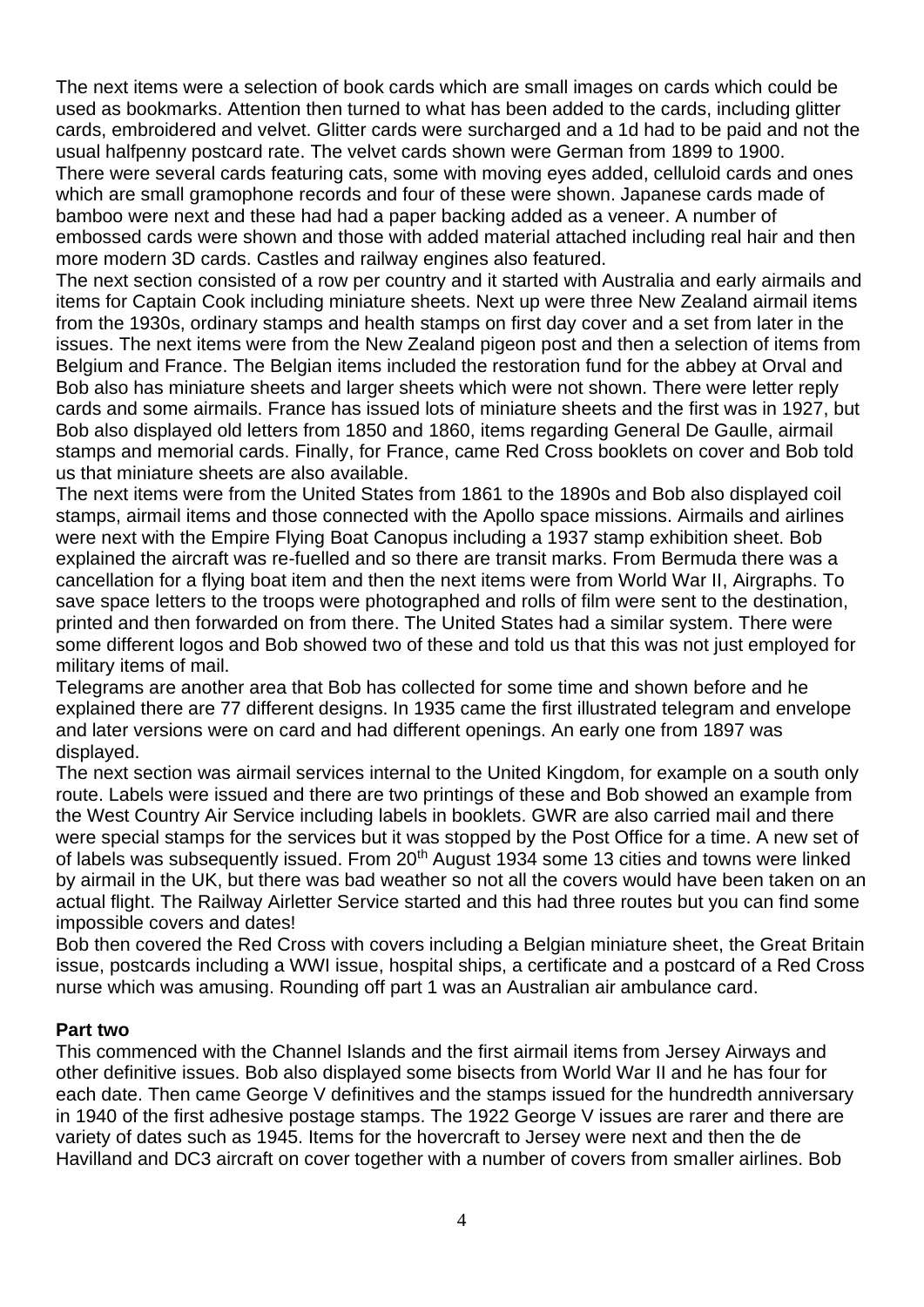then showed some German covers which were for 31st December 1899 and the 1st January 1900. There were also some board and panel cards.

Concorde featured next with first day covers for flights for example to the USA and a TU144 cover, the Russian version of the Concorde and airletters, with Bob commenting that he has collected a lot of these. There was a selection of DC3 cards including turboprop. From 1934 came items for the London to Australia air race in a DC2 and an Air Express item from Rhodesia. The Comet aircraft came into service with five air services in 1952 and one of these was London to Johannesburg, which was routed via Cairo and then there was also a flight route to Columbo and Singapore. Details were given of the prototype with a single wheel undercarriage, callsign G-ALVG which happens to be Bob's wife's initials. Disney items followed and Bob had a lot of Caribbean covers and postcards. Bob rounded off with cards that have picked up on his travels including on the hydrofoil and a ticket to Macau and in the United States of America. There was also a card of Australia House which is near our meeting place at Bush House and various odds and ends from Singapore to New York, the Boston tea party and a panda.

A different collecting interest is car tax discs and the 1934 version is the earliest Bob has in his collection and discs continued up until 2006. Bob also displayed those from 1971, which are in yellow and issued during the Post Office strike that year and continuing on the theme of strikes, he also displayed petrol coupons from strikes in 1957 and another motoring interest, MOT certificates. Staying with vehicles, Bob moved on to post buses and showed various cards and covers and told us that the Crumdale Post Bus was the first. There were other cards of telephone kiosks, a bike for telegram delivery and various GPO vans. One card of an old van was cited by Bob as his reason for joining GPO and he related the tale of having to take numerous driving tests to qualify to drive different vehicles.

The display moved to items connected with the Post Office Tower which was something that was built during Bob's career and he was involved with the London Television Switching Centre. One day he looked behind a door to see what went on there and joined that area of work. This was at the time when there was the development of microwave radio. Bob worked for 18 months at the Post Office Tower on the outside of the structure on a hoist.

He was also involved with satellite communications including the satellite earth station installation at Goonhilly in Cornwall. The 1969 investiture ceremony of the Prince of Wales was relayed to London and there was a service to Japan. Bob appeared in the background on Pathe News. In 1980 BT started services for the North Sea rigs and Bob had involvement with the Frigg gas field. Next came the Telecom logo and this could be placed in different ways and contained errors. It was scrapped after this became widely known. Bob then displayed cards of the Kensington area of London including Harrods, the museums, Victoria, the Cathedral, Bush House and Broadcasting House at Portland Place. In this section Putney Bridge was included being from his local area and a joke cover with 2½ stamps.

Margaret Emerson gave the vote of thanks to our President and members applauded in the normal fashion.

#### **April, May and June 2020**

Not long after the March meeting the coronavirus lockdown came into effect, but before the formal announcement, the Council of the Society decided to suspend all meetings until at least September 2020. As you will read elsewhere in the Bulletin this poses a problem, as we were told in January that we would have to leave Bush House in July. Bob, Ian and Margaret went to Bush House on 17th March to remove all the CSPS property, which amounted to the residue of the library books, all Society records, trophy cups and the display boards and stands. The majority of these items have been split between Ian and Margaret for storage and the remaining library books will be disposed of to interested collectors over the coming months and probably years!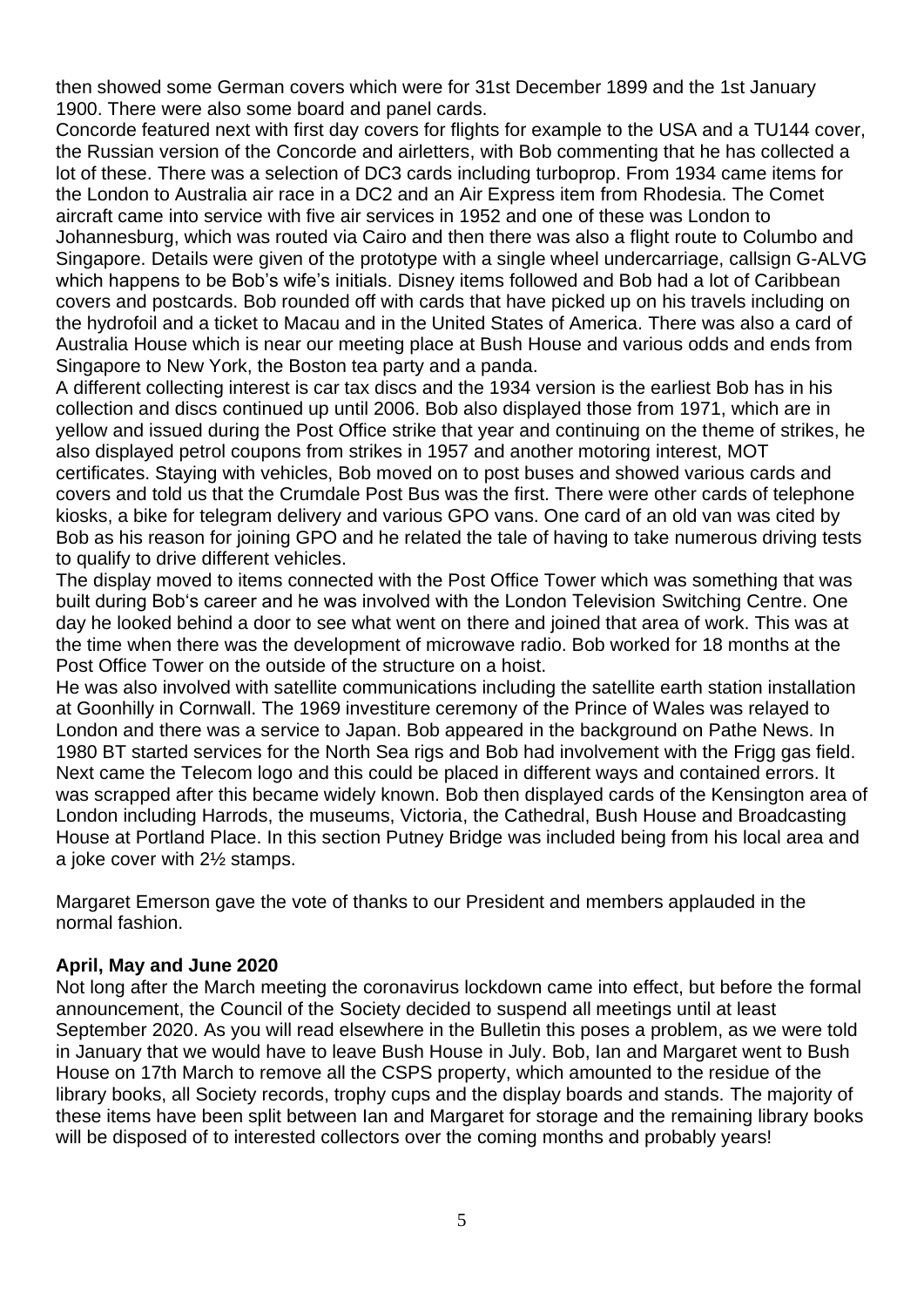## **Postal History and Postmarks Fooling the postie**

In the last Bulletin I included some images of stamps without postmarks, where the posties' selfinking canceller had been employed and so forth. The following stamps received on a piece of mail in January made me chuckle. Two of the stamps have been given a biro line but the third is unfranked. This third stamp is from the 1984 GB issue marking the Centenary of the Greenwich Meridian and the stamps in this issue had a red line across them, for the Meridian line. Clearly the postie thought it had been cancelled with a red line already.



But cancelling stamps that have missed a machine or counter stamp cancellation can be done neatly as the example below, received in May 2020, shows.



## **Machine cancellations**

A few other inkjet cancels are included below.





The first above left was advertising International Women's Day 8<sup>th</sup> March 2019 and was applied in North and West Yorkshire. I think the punctuation is at fault here as it should be Womens' Day surely? Above right World Book Day is advertised which was on the 7<sup>th</sup> March 2019 and the cancel was applied on 5th.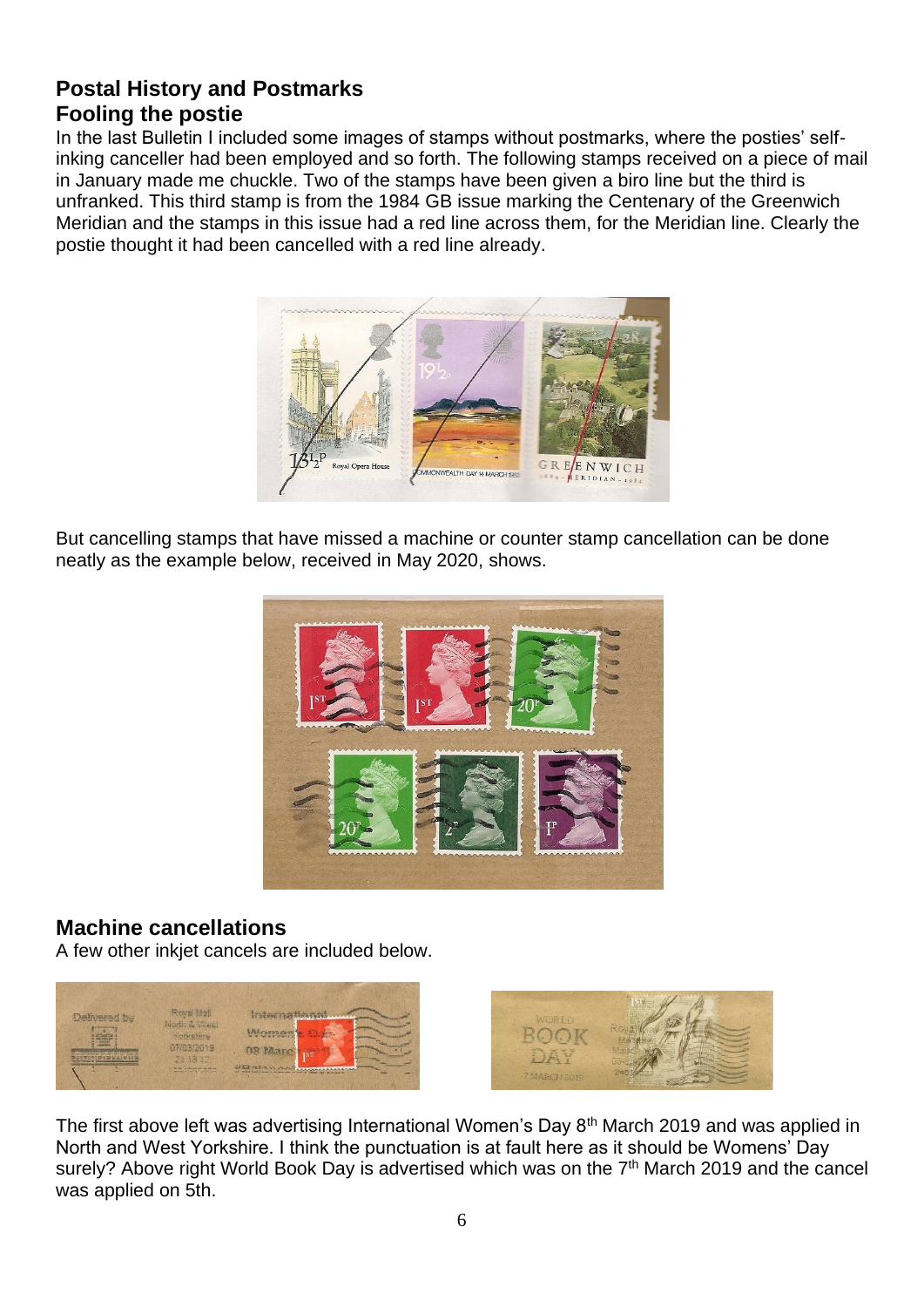From February below left comes a Guernsey Post Office machine cancel saying Don't forget Valentines Day [www.guernseypost.com.](http://www.guernseypost.com/) The example below right is also from February and states that February is LGBT History Month. It was applied at the Home Counties sorting office.



Dated 26<sup>th</sup> May 2020 the following cancel reads Royal Mail supporting youth mental health with ACTION FOR CHILDREN.



## **Captain Tom Moore**

One of the happier and inspirational moments of the coronavirus crisis was the story of Captain Tom Moore and the hundred laps of his garden before he turned 100 task to raise money for the NHS. His original fundraising target was £1000 but he raised almost £33 million in total, at the time of writing, and there is gift aid on top of that figure as well. Royal Mail honoured him with a special cancellation in the week of his 100<sup>th</sup> birthday as shown below. This example was applied at the Manchester Mail Centre on 27<sup>th</sup> April and reads: Happy 100<sup>th</sup> Birthday Captain Thomas Moore NHS Fundraising Hero 30<sup>th</sup> April 2020.

| Delivered by<br>a statement of the AM and the North States | Proget Wales<br><b>Manufactuer</b><br><b>Mail Canive</b><br>TANGARING O<br>Samuel Andrew Conservation | Happy 100th Birthday<br>Captain Thomas Moora<br>多集の<br><b>M. Changinaki</b> |  |
|------------------------------------------------------------|-------------------------------------------------------------------------------------------------------|-----------------------------------------------------------------------------|--|
|                                                            |                                                                                                       |                                                                             |  |

Staying with Covid 19 and the cancellation overleaf for the  $75<sup>th</sup>$  anniversary of VE Day on  $8<sup>th</sup>$  June also has the coronavirus slogan of Stay Home, Protect the NHS and Safe Lives alongside. It was applied at the Edinburgh Mail Centre on 11<sup>th</sup> May 2020.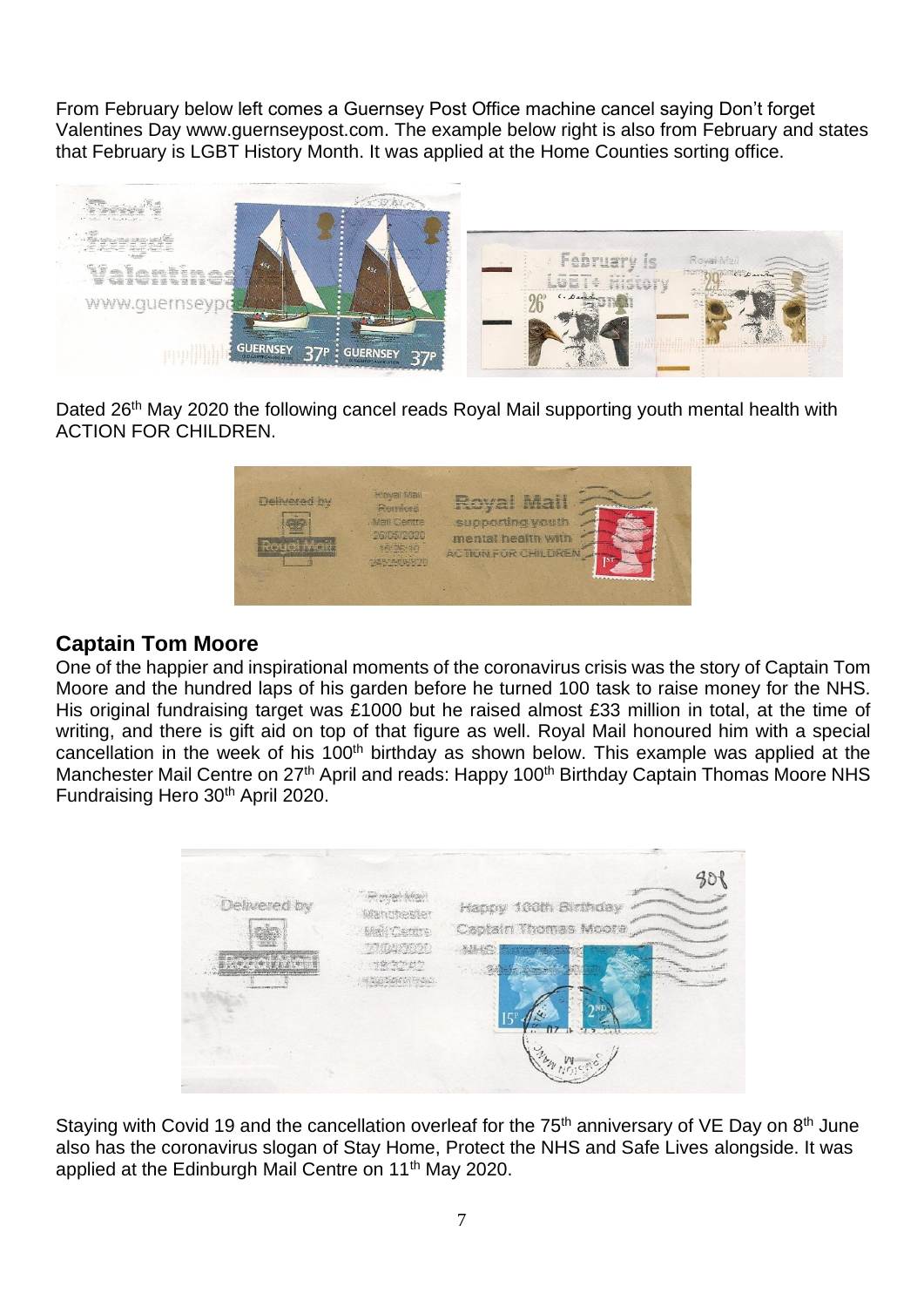

## **Snippets of news related to Covid 19 Postage Due**

In the USA President Trump is facing a postage due bill totalling \$28 million. That is the cost that is owing to the United States Postal Service from the administration and the Centers for Disease Control and Prevention, to cover the enormous postcard mailing to 138 million addresses in the country with guidance on the COVID-19 outbreak. This price tag includes \$4.6 million for printing the mailed cards.

*Reported in Linn's Stamp News 29th May 2020*

#### **Autumn Stampex goes virtual**

The Philatelic Traders' Society has announced that Autumn Stampex scheduled for 30<sup>th</sup> September to 3<sup>rd</sup> October 2020 has been cancelled due to the ongoing COVID-19 pandemic. It will be replaced by an online, virtual Stampex event which will allow online visitors to shop for stamps, meet society members and attend the Stampex talks.

A newsletter is available by signing up at [www.stampexinternational.co.uk/signup.html](http://www.stampexinternational.co.uk/signup.html)

#### **Special stamp issues**

The issue of special commemorative stamps in Great Britain has continued despite the pandemic but in other parts of the world some post offices have put their stamp issues on hold. For example, the Spanish post office reported that any issues planned after 30th March had been postponed or possibly will not be issued at all. Will this result in the classic case of some stamps escaping to the market although not formally issued? The post office in Ireland, An Post, has taken a similar decision regarding new issues saying the 2020 stamp programme has been deferred for the moment.

The cancellation or postponement of events also means that some commemorative stamps have been issued for events that are no longer taking place at all or are taking place at a later date to those planned. The 2020 Olympic Summer Games have been postponed until July 2021, so the stamps issued are at worst obsolete, or at best a curiosity to collect depending on your point of view. There is a twist here as the Games will still be called Tokyo 2020, so the stamps are technically correct but issued early. The advice is to keep any indication of when they were issued or purchased and first day covers might be worth collecting, as the date on the cover will be different to the actual Games.

Philatelie Leichtenstein issued their Tokyo 2020 stamps in June. They state, 'Stamps in your collection with the date on which the Olympic Games never took place will always remind you later of the memorable year 2020, when a worldwide pandemic went down in history.' Memorable may be a poor choice of words however in this case. Swiss Post have decided to issue the stamps for the IIHF Ice Hockey World Championship in Switzerland, which should have taken place in May. Royal Mail recently confirmed that the London 2020 retail stamp book and the stamp sheet marking the 180th anniversary of the Penny Black will still be on sale although the London 2020 International Stamp Exhibition is now taking place in 2022.

*Basic story reported in the June issue of Stamp Collector magazine and on the website*

#### **Keep calm and philately carries on or should that be stay alert?**

We have restrictions on movement and gatherings but that doesn't mean that our hobby has to completely stop. For some it may have been a time to look at the sheets, sort stamps and prepare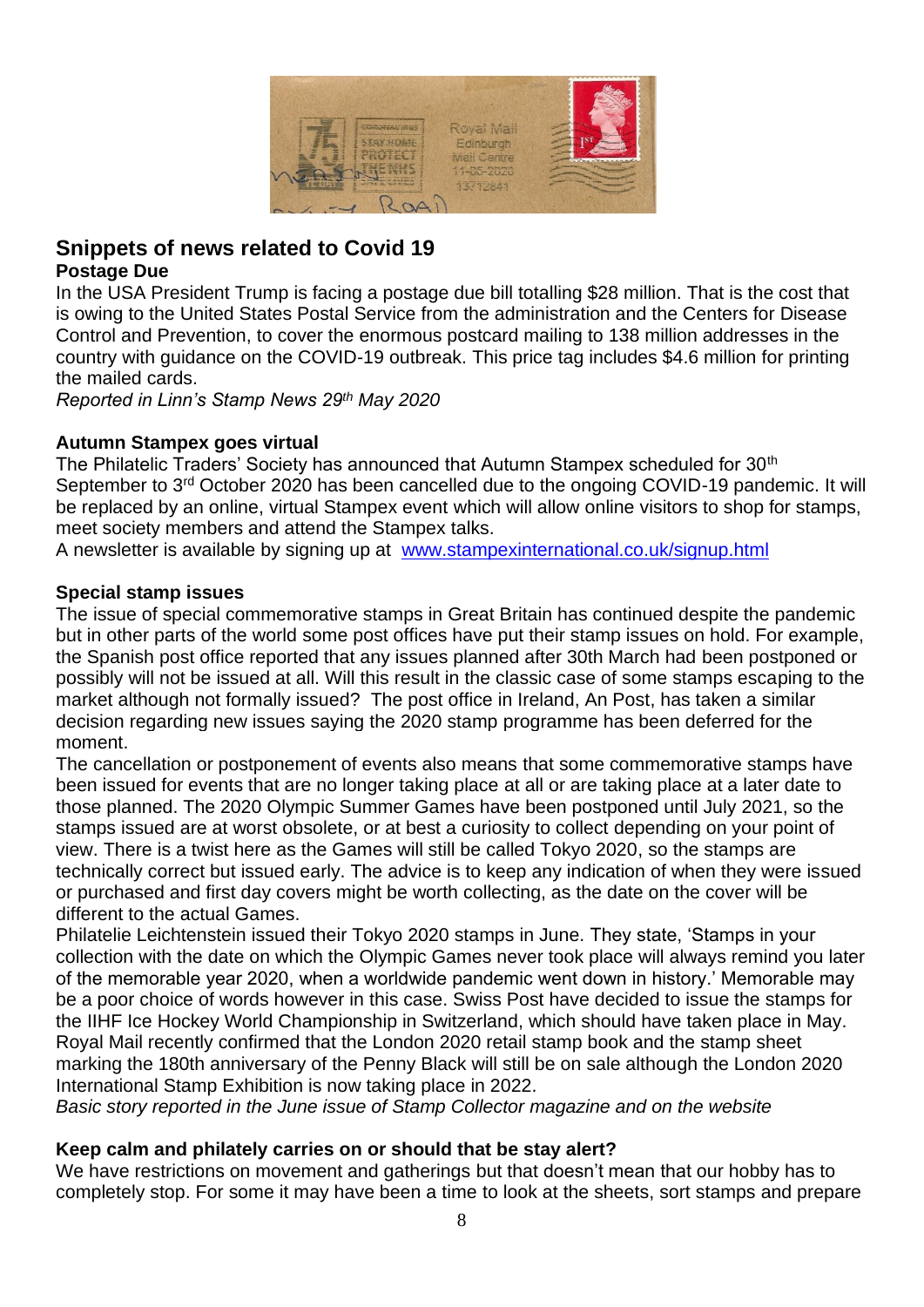displays by thinking of the future. There have been a number of initiatives by societies and stamp companies. The team of people who are involved with Stamp Collector magazine have launched a stamp podcast. These podcasts are interviews and stamp updates and last around 15 minutes in length each. You can listen to the podcast at [www.allaboutstamp.co.uk](http://www.allaboutstamp.co.uk/) Other societies have turned to Facebook groups or posted more content on their websites.

Perhaps not is all lost with our hobby as we hear a lot of reports stating that as memberships age, officers to run societies do not come forward and clubs close for various reasons, our hobby is declining. However, it was reported in Stamp Collector magazine in June in the editorial that according to a recent report in the Observer newspaper, millennials, defined as people born between 1981 and 1996, are turning to philately as an escape from a life that is purely based on computer and mobile device screens.

## **A New ABC of Terminology (Continued)**

## **Rainbow proofs**

These proofs in the style of the Penny Black were produced in Great Britain between May and December 1840 and again in March and May 1841. The purpose was to test coloured inks, cancellations and types of paper. The top north-east corner of the stamp was voided by the omission of the security feature in the corner.

## **Recorded message stamps**

Argentina Issued stamps in 1939 to pay the fees for the postage on gramophone records which were used to send recorded messages.

## **Spandrel**

This term is used for the space or decorative portion of the stamp design between the outer border or frame and the central portion of the stamp, be it round or oval, but not rectangular, and therefore encloses the main portion of the design.

#### **Split stamps**

Stamps which are either designed to be subdivided or that have been bisected for use are called split stamps. For example, the 19<sup>th</sup> century quarters issue of Brunswick and Mecklenburg-Schwerin or stamps bisected usually as an emergency measure if supplies of a particular value are running short. The value of the stamp is a proportion of the original face value or it may be surcharged to indicate the new value. They are best collected used on cover or piece and tied with a postmark.

#### **Stamp currency**

This has nothing to do with validity or the currency depicted, but at certain times unused postage stamps have been employed as coins during shortages. This happened during the American Civil War and in Russia 1915-1918. In Russia the stamps were printed on card and had additional printing on the reverse stating they had the same value as coins. In Belgium and France in WWI stamps so used were known as counters or jetons.

## **Syllabic characters**

These short-lived small characters represented the plate number on Japanese stamps and postal stationery in the years 1874 and 1875.

## **Stereotype**

This refers to a solid metallic plate used for printing and cast from a movable type of mould. The Cape of Good Hope woodblock stamps were printed from such plates.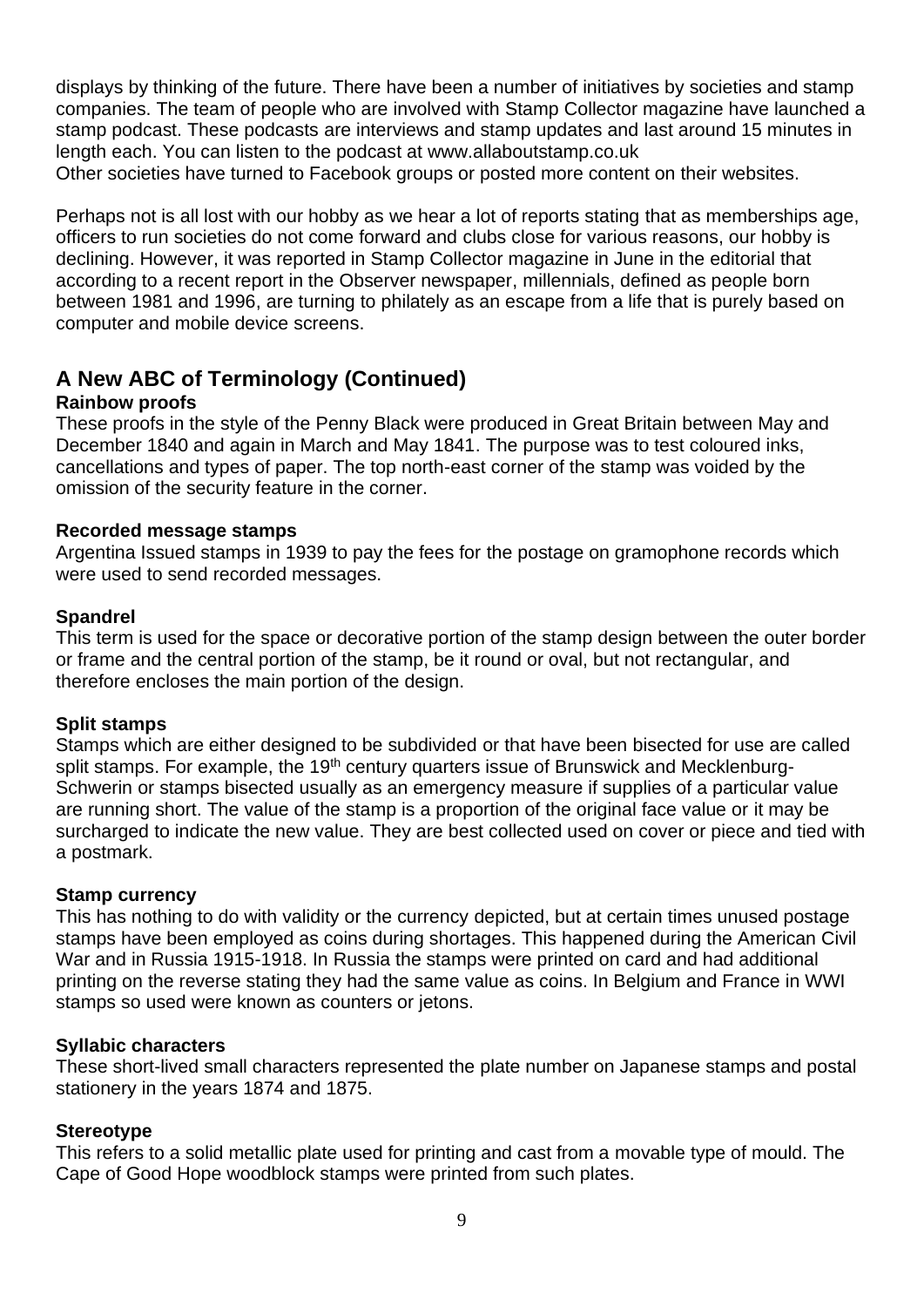## **REPORTS FOR THE ANNUAL GENERAL MEETING**

Normally these reports would form the main part of the AGM Minutes and would have been read by Members at the AGM with proposers and seconders as appropriate. As we do not know when our AGM will be held, see elsewhere in the Bulletin, the reports are included here. If we have our AGM online or wait until 2021 at least you can see what has been happening this past year.

#### **PRESIDENT'S REPORT 2019/2020**

We duly resumed as normal after the January break and the February meeting took place with members' displays. A few weeks earlier the honorary secretary had been contacted by the Accommodation Services of Bush House and they informed CSPS that a decision had been taken to remove HMRC from Bush House with an anticipated date of September for completion. In the meantime, some preparation work involving the non-office areas would be carried out. Although this would include the area in which CSPS stores the library and the display boards, we would not be required to move out straight away. Knowing that CSPS had a respite until perhaps July, the March meeting which happened to be a postponed President's night, was held as usual.

The President and Secretary were invited to attend a meeting with Accommodation services in March to bring us up to date with progress on the move. Before the due date a Government announcement regarding the intended precautions to be taken to reduce and prevent the spread of the coronavirus was made. We went at the appointed time to Bush House and had a friendly meeting with accommodation. We were advised on how these restrictions would affect our use and access to Bush House. Although only in the early stages of implementation of the restrictions, it was clear that CSPS would have to comply. In view of the ban proposed on gatherings CSPS agreed that our meetings would cease with immediate effect. We would also expedite the removal of the library and display boards. We took a sad but cordial exit from the meeting.

CSPS Council met to discuss how to proceed. It was very evident that our time at Bush House was at an end but as it was planned to be the end of July to coincide with the August break, we decided to move quickly within the next week. Accommodation helped us by speeding our entry to the building at an abnormal time. Over the course of a long day with three council members we were able to sort and account for all the books in the library. A notice that the library would be displaced and disposed of was placed in the February Bulletin, asking for offers for any of the books in the library list. Books requested were put aside for posting later. Due to the generosity of the treasurer who was able to park his car close to Bush House, we were able to remove everything in this one visit.

Council having debated our ability to hold any further evening meetings in the light of the restrictions then looked at proposals to continue with future evening meetings. A list of possible venues was drawn up. These included HM and non-HM buildings, the possible cost of any nongovernment venue, the number of members that would or could attend, as this would determine the affordability of any venue, ease of transport, bus routes, railway stations etc, any time constraints with the booking, entry requirements, security passes and storage space for the display boards.

Each option was carefully considered and at the present time we have not been able to find an HM building that would offer us the facilities that we need. Other venues, such as social clubs, mostly wanted upfront higher fees which were out of our range, offered specific time slots, or two hours for a price. No option offered space for our boards. Council will keep a watch for any opportunity, but it seems that the precautions that prohibit gatherings and require social spacing will continue for some time, so we are unable to make a firm decision at this time.

I am willing to stand for re-election as President for another year.

#### **Robert (Bob) van Goethem, President**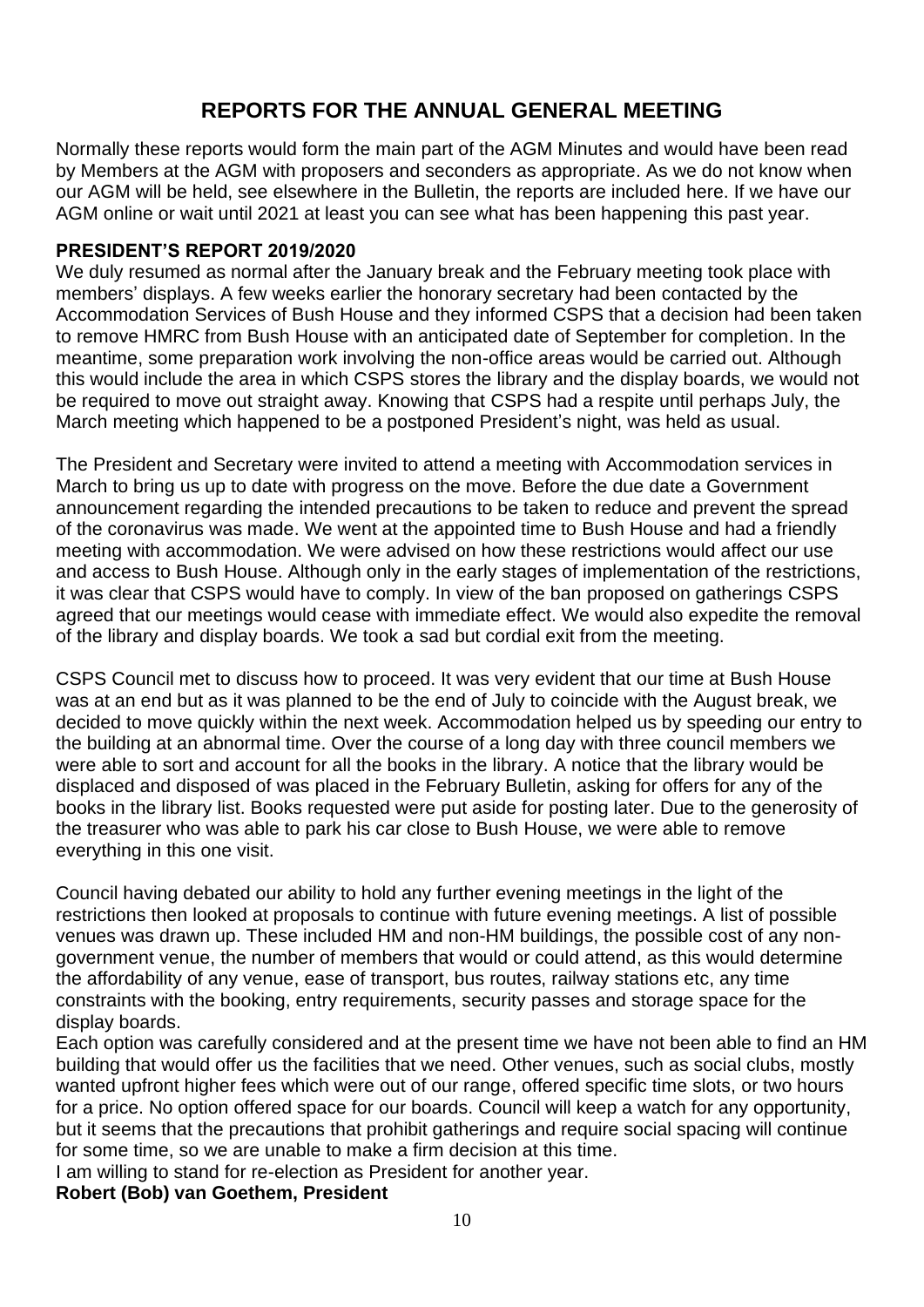## **CHIEF EXCHANGE BRANCH SUPERINTENDENT'S REPORT 2019/2020**

Exchange Branch is not affected by the coronavirus restrictions, as it is entirely postal. Eight packets most up to a maximum value of £700, were sent out, seven have now returned and been closed up with books returned to the vendors. The remaining packet is with a member with a very wide collecting range. It will return shortly and be closed. I'm pleased to say the usual errors with no signature or initials on the cover, small errors due to sticking pages etc were less this time. Well done everybody. The sales were up by a small margin and was able to cover the ever increasing postage costs, a big part being the small parcel cost.

I have enough books to make up another six packets for certain, but two at least will be foreign only. I hope to get packing over the weekend and in the post on Monday  $(4<sup>th</sup>)$  as it's not a bank holiday, in which case it is Tuesday for posting.

Best wishes for your safety with the virus, which reminds me I was made aware that some packet members, not from CSPS, had expressed concern about the amount of handling a packet would receive on its way through the post. Whilst accepting that concern, I've not met any problems with the delivery of mail of any sort. I usually leave it on the mat or in the mailbox for a few hours before collecting and processing it. I'm told that that should be long enough for the virus to become inactive.

My thanks as always go to the loyal band of book makers for the considerable efforts and patience in making up the books for us. Also to you the members who seem able to find something of interest in at least one book in every packet.

I'm willing to stand as a EBS for another year. **Robert (Bob) van Goethem**

## **5. MEMBERSHIP AND RECRUITMENT SECRETARY'S REPORT 2019/2020**

With one new member (welcome Jonjo Robb) this year, the gradual natural decline in membership continues.

#### **Ian Briant**

#### **SECRETARY`S REPORT 2019/2020**

It is true to say it has been a strange year for the Society and us all in many ways as we have all been affected by the lockdown. It started before then as in January I received an email, out of the blue, from the accommodation services team at Bush House informing me that all HMRC staff would be leaving late in 2020 and therefore we would be unable to meet there after July. Those Members who attended the meeting in February will have been told this information and that your Council were actively seeking a new venue. In March, just before the lockdown was announced, Bob, our president, Ian, our treasurer, and myself went to Bush House and removed all of the library books, the display boards and other CSPS property to solve any issues later in the year. This turned out to be a very wise move as at that point we did not know all that was around the corner. The residue of the library books is currently sitting in a spare bedroom at my house, the display boards are with Ian as are all the old trophy cups. I would like to thank those who have purchased books from the Society library and all but one member who requested something has now received their books.

Our Society programme for 2020 was completed about a year ago and by now I would normally have a programme in place for 2021, but as you will have seen elsewhere in the Bulletin, the Council has decided to suspend our meetings until March 2021. I've already had an offer from one of the guest speakers to return to us next year, when hopefully matters around social distancing and a new venue will have been resolved. I'm sure the other three guest speakers who were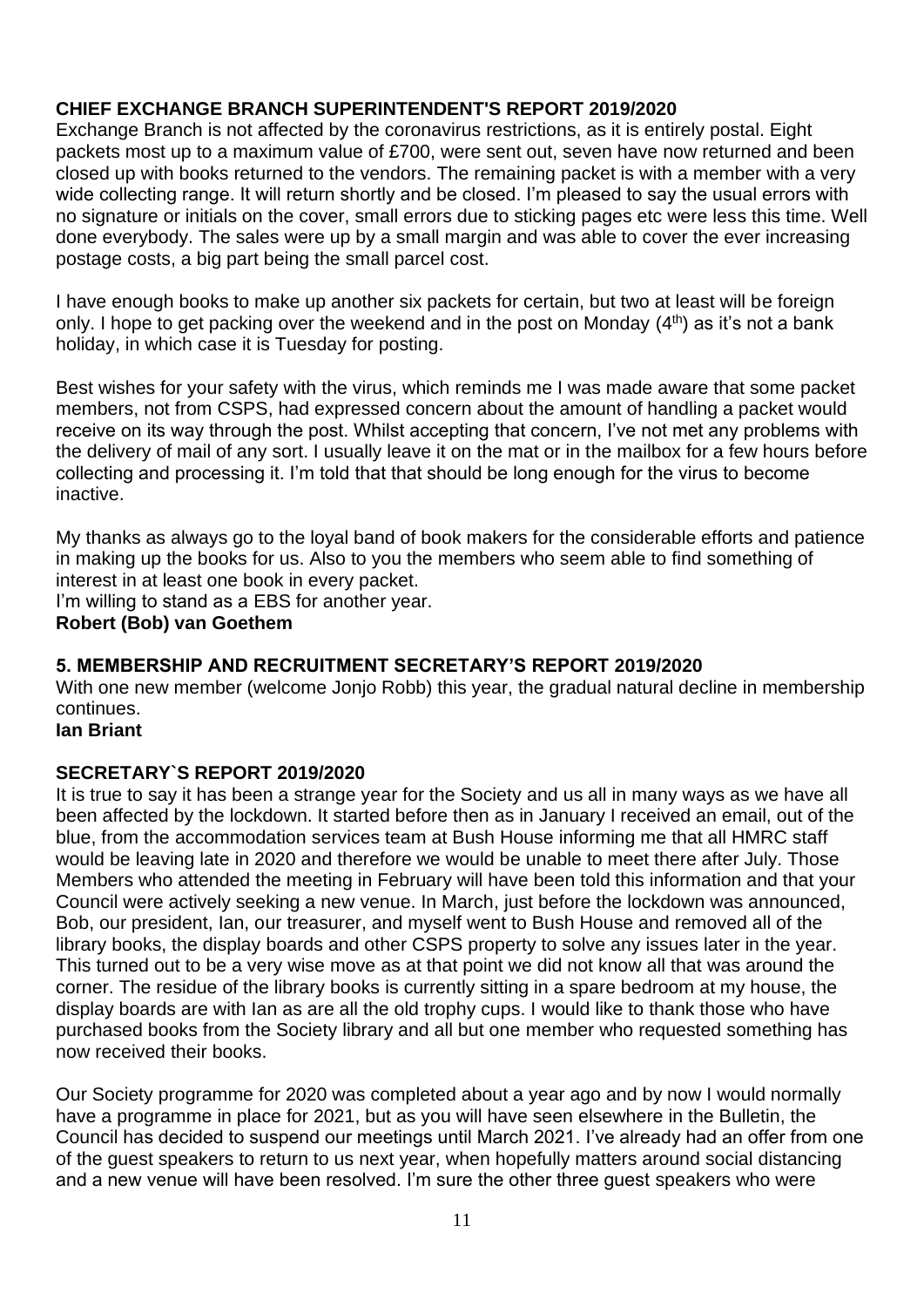scheduled, will return to us at a later date. As you will see, the programme for the rest of 2020 is blank and only in skeleton form for 2021. At the time of writing I have just received news that Autumn Stampex has been cancelled and various other local clubs and societies have been cancelling fairs and meetings.

As always I would like to thank those Members who help at the meetings with erecting and dismantling our display boards, rearranging the chairs and tables. As has been said elsewhere in this Bulletin, your council is still actively pursuing a new venue although the lockdown has made this extremely difficult. Hopefully 2021 will be a better year for the Society, that we will be able to meet up with our friends at our monthly meetings and return to some sort of normality but in the meantime, stay safe.

I offer myself for re-election as your Secretary for another year.

#### **Margaret Emerson**

## **TREASURER`S REPORT** For year ending 31<sup>st</sup> January 2020

I am pleased, as your Treasurer, to present the attached accounts with this report for last year. As predicted in the previous year's report, the coming to the end of income from the two legacies we were fortunate to receive (especially Derek Rock's) has brought our accounts back to the reality of the underlying trend of recent years - increased costs and a declining membership to provide ongoing income. This is particularly notable with the General Account showing a net loss of nearly £700.

Although there was a marked increase in both Exchange Branch commission and the Insurance Fund premiums these were largely offset by additional postage costs but still giving an overall surplus of £60. So, whilst the extra membership activity this represents is welcome (together with a small increase in income from the Postal Auction) it must be remembered that these amounts are driven by the irregular return of circulating boxes, rather than a steady flow. As a result, figures vary significantly from one year to the next.

Given the above overall loss, our Reserves are now down to £3,000. Under different circumstances, I might have stated that, even this reduced level, would support the continuation of the Society for several more years. However, as many of you are aware, we were already unlikely to be able to return to Bush House for our monthly meetings after the summer break and your Council had been seeking alternative venues - some of which would have added to our outgoings. Clearly, the Coronavirus problem means that resuming physical meetings may not be possible or welcomed by members. If, as has been suggested (and already in place for some other groups), we move into the world of virtual on-line meetings, then our costs would be very different. Therefore, I am, at present, unable to express an opinion as to our future finances. **Ian Briant**

## **EXCHANGE BRANCH INSURANCE COMMITTEE`S REPORT 2019/2020**

Again, I am pleased to report there have been no material losses this year, so that additional premiums paid (as noted above) have pushed the Fund balance back to almost £7000. Whilst I am, again, not recommending any change to the Insurance Fund balance this year, your Council will keep the matter under review - especially in the light of the pressures on the General Account, already mentioned.

#### **Ian Briant**

The accounts for the year are shown overleaf. Your council has verified the figures in the financial statements for the period 1<sup>st</sup> February 2019 to 31<sup>st</sup> January 2020 and is satisfied that the statements accurately reflect the state of the finances of the Civil Service Philatelic Society for the period. These accounts will be formally signed by the President and Secretary of the Civil Service Philatelic Society in due course.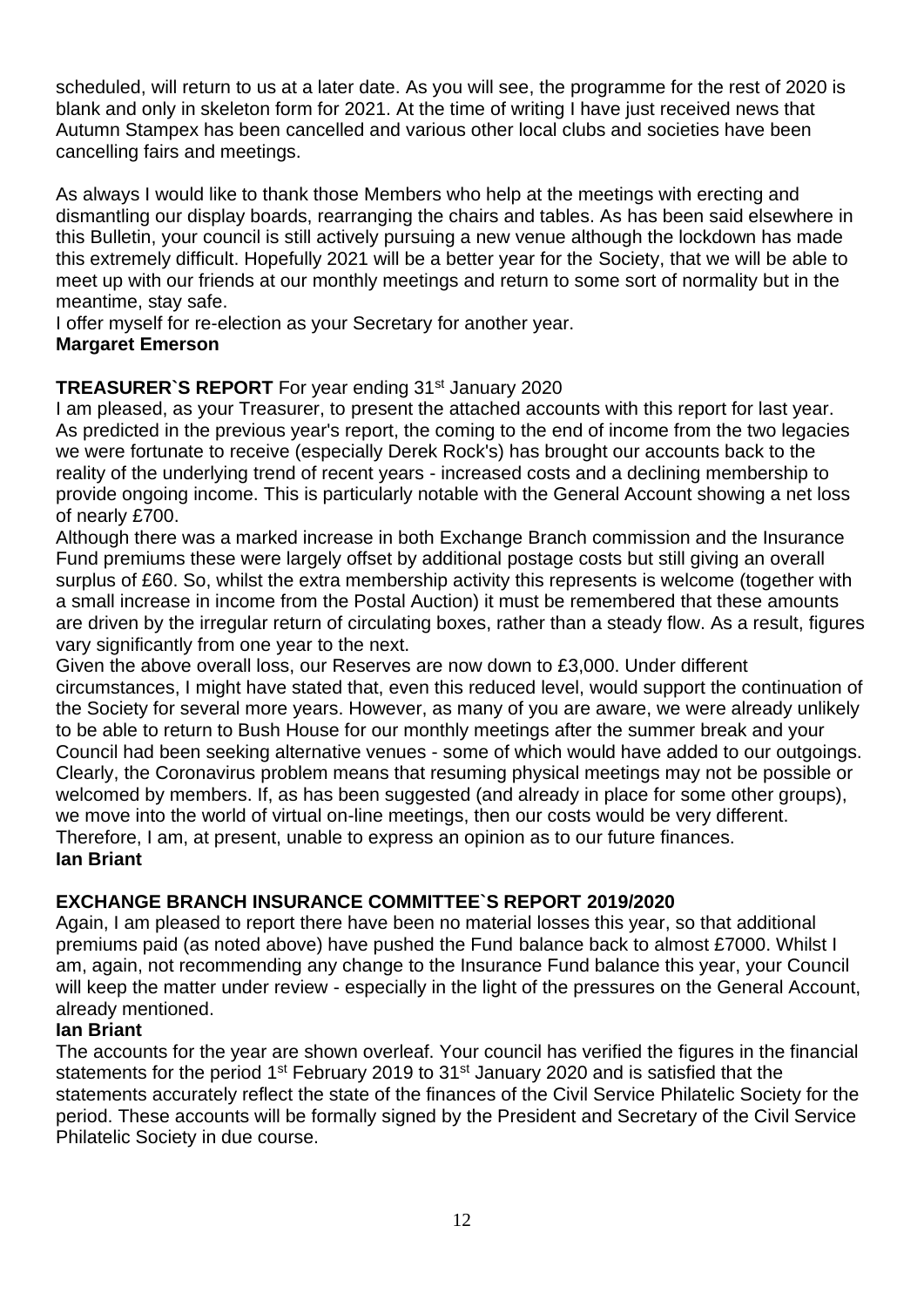#### **POSTAL AUCTIONEER`S REPORT 2019/2020**

We had an excellent Postal Auction with 11 vendors sending in 277 lots for auction. Sixty per cent of the lots were sold and over £1000 was taken in sales. After expenses the Society made a profit of £78. There were no major problems with any minor issues soon sorted out. **Steve Daniels**

## **Accounts to 31st January 2020**

|                |                                                                            |                        | 31-Jan-2020                    | <b>CIVIL SERVICE PHILATELIC SOCIETY</b> |                                     |          |         |
|----------------|----------------------------------------------------------------------------|------------------------|--------------------------------|-----------------------------------------|-------------------------------------|----------|---------|
| 2018/19        | Liabilities                                                                | 2019/20                | 2018/19                        |                                         | <b>Assets</b>                       | 2019/20  |         |
| £              |                                                                            | £                      | £                              | £                                       |                                     | £        | £       |
| 3,955          | Balance as at 1st February b/f                                             | 3770.30                |                                | 8,655                                   | <b>Bank of Scotland</b>             | 7,726.43 |         |
| (184)          | <b>Surplus from General Account</b>                                        | (675.47)               |                                | 230                                     | Treasurer                           | 204.69   |         |
|                | Balance as at 31 January c/f                                               |                        | 3094.83                        | (50)                                    | Uncashed cheques                    | (50.00)  |         |
|                |                                                                            |                        |                                | 1,501                                   | Unbanked cheques                    | 1,776.35 | 9657.47 |
|                | Creditors                                                                  | 6947.96                |                                |                                         | <b>Debtors</b>                      |          |         |
| 6,833          | <b>EB Insurance Fund</b>                                                   | (550.00)               |                                | Nil                                     | Postal auction startup              |          | Nil     |
| (550)          | <b>EB Deposits</b>                                                         | 209.66                 |                                |                                         |                                     |          |         |
| 327            | <b>Accruals - Printing &amp; Postage</b>                                   | 0.00                   |                                | Nil                                     | <b>Exchange Branch</b>              |          | Nil     |
| $\mathbf{0}$   | <b>Council Expenses etc</b>                                                | (393.42)               |                                | $\Omega$                                | Insurance Fund                      |          | Nil     |
| (393)          | <b>Exchange Branch</b>                                                     | 348.44                 |                                |                                         |                                     |          |         |
| 348            | Insurance Fund                                                             | 0.00                   |                                |                                         |                                     |          |         |
| 0              | Donations                                                                  |                        | 6562.64                        |                                         |                                     |          |         |
|                |                                                                            |                        |                                |                                         | Totals                              |          | 9657.47 |
| 10,336         | Totals                                                                     |                        | 9657.47                        | 10,336                                  |                                     |          |         |
|                |                                                                            | <b>GENERAL ACCOUNT</b> |                                |                                         |                                     |          |         |
| 2018/19        | Expenditure                                                                |                        | 2019/20                        | 2018/19                                 | Income                              |          | 2019/20 |
| £              |                                                                            |                        | £                              | £                                       |                                     |          | £       |
| 692            | Bulletin inc. postage                                                      |                        | 663.20                         | Nil                                     | <b>Bank Interest</b>                |          | 0.00    |
| <b>Nil</b>     | Council expenses                                                           |                        | 0.00                           | 10                                      | Subscriptions                       |          | 10.00   |
| Nil            | Library                                                                    |                        | Nil                            | 12                                      | <b>Meeting Auction Commission</b>   |          | 13.40   |
| 16             | Postage, telephone & stationery                                            |                        | 45.98                          | 587                                     | Donations                           |          | 13.86   |
| Nil            | <b>Affiliation fees</b>                                                    |                        | Nil                            | $\mathbf 0$                             | Miscellaneous - Gains/(Losses)      |          | (1.60)  |
| Nil            | <b>Corporation Tax</b>                                                     |                        | Nil                            | Nil                                     | <b>Library Sales</b>                |          | 6.10    |
| 48             | <b>Miscellaneous</b>                                                       |                        | 68.20                          |                                         |                                     |          |         |
|                |                                                                            |                        |                                | (37)                                    | <b>Balance from Exchange Branch</b> |          | 60.15   |
| (184)          | Surplus (Loss) of Income over Expenditure                                  |                        | (675.47)                       |                                         |                                     |          |         |
| 572            | Totals                                                                     |                        | 101.91                         | 572                                     | Totals                              |          | 101.91  |
|                |                                                                            |                        |                                |                                         |                                     |          |         |
|                |                                                                            |                        | <b>EXCHANGE BRANCH ACCOUNT</b> |                                         |                                     |          |         |
| 2018/19        | Expenditure                                                                |                        | 2019/20                        | 2018/19                                 | Income                              |          | 2019/20 |
| £              |                                                                            |                        | £                              | £                                       |                                     |          | £       |
| Nil            | <b>Printing &amp; Stationery</b>                                           |                        | 0.00                           | 50                                      | Commission on Sales                 |          | 159.03  |
| 18             | Postage & Telephone                                                        |                        | 77.65                          | Nil                                     | Sale of approval books & hinges     |          | 0.00    |
| 140            | Postal Auction Printing, Postage & Stationer                               |                        | 100.00                         | Nil                                     | <b>Bank Interest</b>                |          | 0.00    |
|                |                                                                            |                        |                                | 71                                      | <b>Postal Auction</b>               |          | 78.77   |
| (37)           | <b>Balance to General Account</b>                                          |                        | 60.15                          |                                         |                                     |          |         |
| 121            | <b>Totals</b>                                                              |                        | 237.80                         | 121                                     | Totals                              |          | 237.80  |
|                |                                                                            |                        |                                | <b>EXCHANGE BRANCH INSURANCE FUND</b>   |                                     |          |         |
|                |                                                                            |                        | 2019/20                        | 2018/19                                 | Income                              |          | 2019/20 |
| 2018/19        | Expenditure                                                                |                        | £                              | £                                       |                                     |          | £       |
| £              |                                                                            |                        | 3.80                           | 6,789                                   | Balance as at 1 February b/f        |          | 6832.89 |
| $\overline{2}$ | <b>Exchange Branch Sundry Losses</b><br><b>Transfer to General Account</b> |                        | 0.00                           | 45                                      | <b>Exchange Branch premiums</b>     |          | 117.49  |
| Nil            |                                                                            |                        | 0.00                           |                                         |                                     |          |         |
| $\Omega$       | Insurance Fund claims paid                                                 |                        | 6947.96                        | $\mathbf{1}$                            | <b>Exchange Branch sundry gains</b> |          | 1.38    |
| 6,833          | Balance of Fund as at 31 January c/f                                       |                        |                                |                                         |                                     |          |         |
| 6,835          | <b>Totals</b>                                                              |                        | 6951.76                        | 6,835                                   | Totals                              |          | 6951.76 |
|                |                                                                            |                        |                                |                                         |                                     |          |         |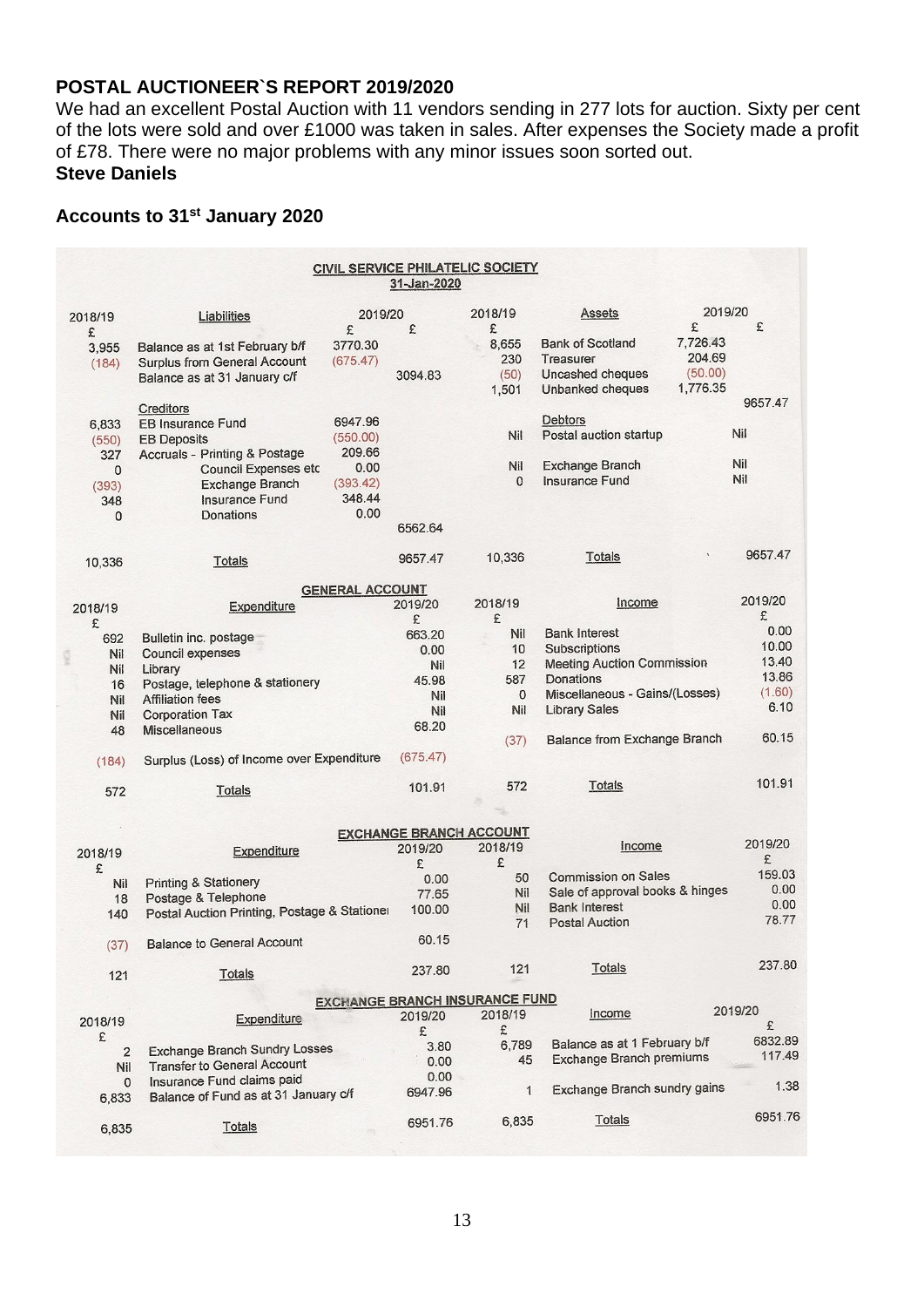#### **BULLETIN EDITOR`S REPORT 2019/2020**

The production of the two Bulletins per year is a generally routine process and I hope Members still find items of interest included. A sizeable proportion of the Bulletin is taken up with reports on our talks and displays, and in addition in the July edition, the AGM minutes and the postal auction catalogue. The February bulletin was as normal but of course we've now been without our monthly meetings since the beginning of March, so there are only two reports included this time. I have received some material which I will be able to include in the next Bulletin, but if anybody would like to write a short article for inclusion, or has a topic they would like some information about from the wider membership, they will be gratefully received.

The Bulletin is still printed by the Catford Print Centre, although they have temporarily relocated to New Addington. The posting operation has continued to be done by the Bulletin Editor at home this past year, with the parcel of bulletins dispatched from the printers by Parcel Force. I'm grateful to those who have made comments concerning the content, those who provided articles for inclusion and those who provided a hand written copy or an electronic version of their display notes. Finally, as always, I must thank Michael Whiffin who updates our website with the Bulletin but also for the extra work that he put in to include a coronavirus statement and the notice about cancellation of our meetings.

I am willing to stand for re-election as your Bulletin Editor for another year.

#### **Margaret Emerson**

## **ELECTION OF OFFICERS**

Secretary had a nomination for the current Officers to be re-elected. Nominations proposed by Mike Wilkinson and seconded by Mike Thatcher.

The proposed Council is:

*President:* ROBERT VAN GOETHEM *Vice-President*: *Vacant Secretary:* MARGARET A EMERSON *Treasurer* : IAN BRIANT *Membership Secretary:* IAN BRIANT  *Chief Exchange Branch Superintendent:* ROBERT VAN GOETHEM *Meetings Organiser:* MARGARET A EMERSON Ex-officio Members of Council: *E B Superintendents*:- *Vacant Bulletin Editor:* MARGARET A EMERSON *Postal Auctioneer:* STEVE DANIELS *Speaker's Secretary:* MARGARET A EMERSON

There is no change to the above from last year, but this matter will be voted on by Members at the AGM when this takes place.

## **Jersey Special Stamp Issues**

This year marks the 150th birth anniversary of world-renowned Jersey golfer, Harry Vardon. He became Champion Golfer of the Year in The Open on 6 occasions, 1896, 1898, 1899, 1903, 1911 and 1914. He also became USGA U.S. Open Champion in 1900 and so was one of golf's greatest ever players. This year also marks the 100th anniversary of golfer Ted Ray's victory at the US Open in 1920 and he is another man from Jersey. The issued set of six stamps show photographs of Harry Vardon and the Miniature Sheet shows Harry Vardon and Ted Ray with their respective Open and US Open victories. They will be issued on 9<sup>th</sup> July. *Details from Jersey Post.*